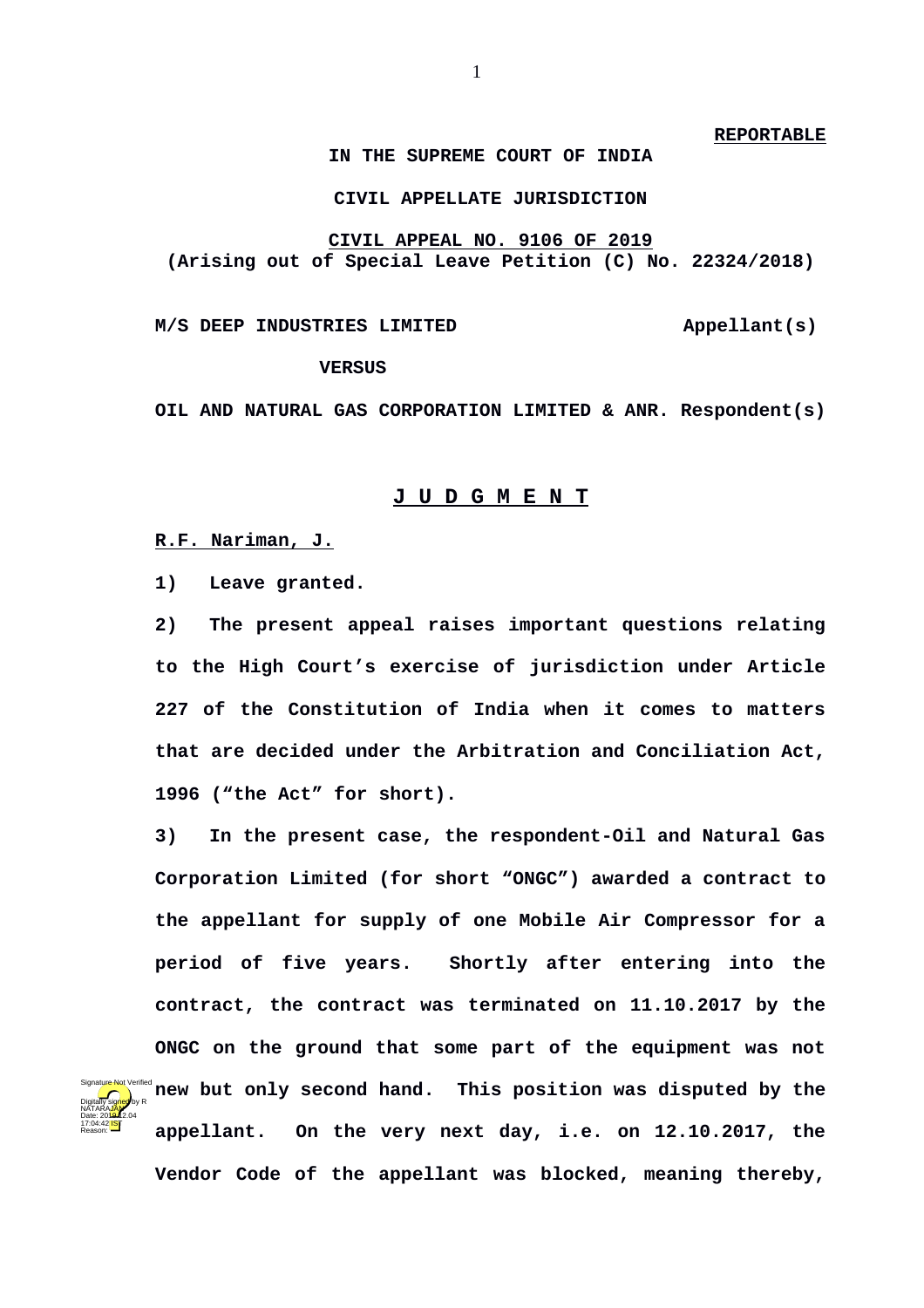**that the appellant would be unable to bid for any other further bids floated by the ONGC. On 18.10.2017, a Show Cause Notice was issued by the ONGC to the appellant asking the appellant why it should not be put "on Holiday" i.e. black listed for a period of two years.** 

**4) Since disputes had arisen between the parties, the appellant invoked the arbitration clause contained in the contract on 02.11.2017. This notice is the subject-matter of dispute before the Arbitrator as well as before this Court and will be adverted to subsequently. Pursuant to the notice, one Justice J.C. Upadhyaya (Retd. High Court Judge) was appointed as a Sole Arbitrator to decide the disputes between the parties on 21.12.2017. On 02.02.2018, a claim petition was filed by the appellant before the learned Arbitrator in which the termination of the contract/show cause notice was challenged and damages claimed. After this claim petition was filed, on 15.02.2018, the appellant was blacklisted by an order passed by the ONGC with effect from 11.10.2017 for a period of two years. Meanwhile, a Section 17 application was also been moved before the learned Arbitrator. Applications were then moved by the appellant to amend both the petition as well as the Section 17 application to challenge this order dated 15.02.2018, which amendments were granted by the learned Arbitrator on 10.03.2018.**

**5) Meanwhile, a Section 16 application was before the learned Arbitrator basically on the ground that since the**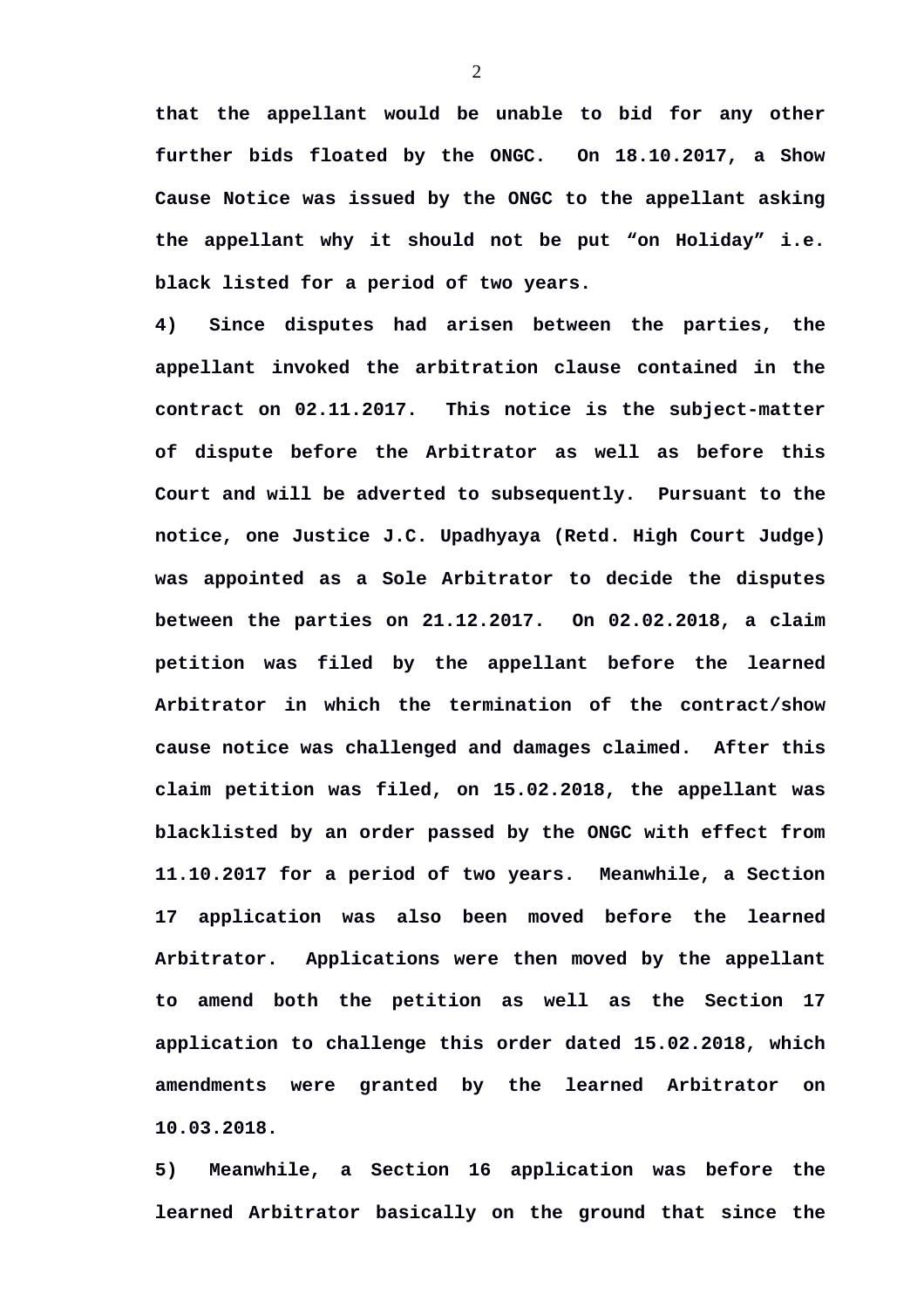**arbitration notice was confined only to termination of the agreement, blacklisting would be outside the Arbitrator's ken. This Section 16 application was dismissed on 09.05.2018 by the learned Arbitrator, in which the learned Arbitrator held that the notice dated 02.11.2017 was not merely confined to termination of the contract but was also in respect of the two year ban that was sought to be imposed at that time. He further held that the ban order was relatable to Clause 18 of the contract and that therefore the validity of the 15.02.2018 office order could be decided by him, and consequently dismissed the Section 16 application filed by the respondent.**

**6) On the same day i.e. 09.05.2018, the Section 17 application was separately disposed of by the learned Arbitrator, in which the learned Arbitrator stayed the operation of the order dated 15.02.2018 on condition that the two year ban will only operate if the appellant ultimately loses in the final arbitration proceedings.**

**7) An appeal against the Section 17 Order was filed and disposed of by the City Civil Court, Ahmedabad on 31.05.2018 by which the learned Arbitrator's order was upheld. Consequently, the first appeal filed under Section 37 was dismissed. At this stage, and which is the major bone of contention between the parties before us, a Special Civil Application being Application No. 9305/2018 was filed under Article 227 of the Constitution of India before the High Court Gujarat at Ahmedabad in which the City Civil Court's**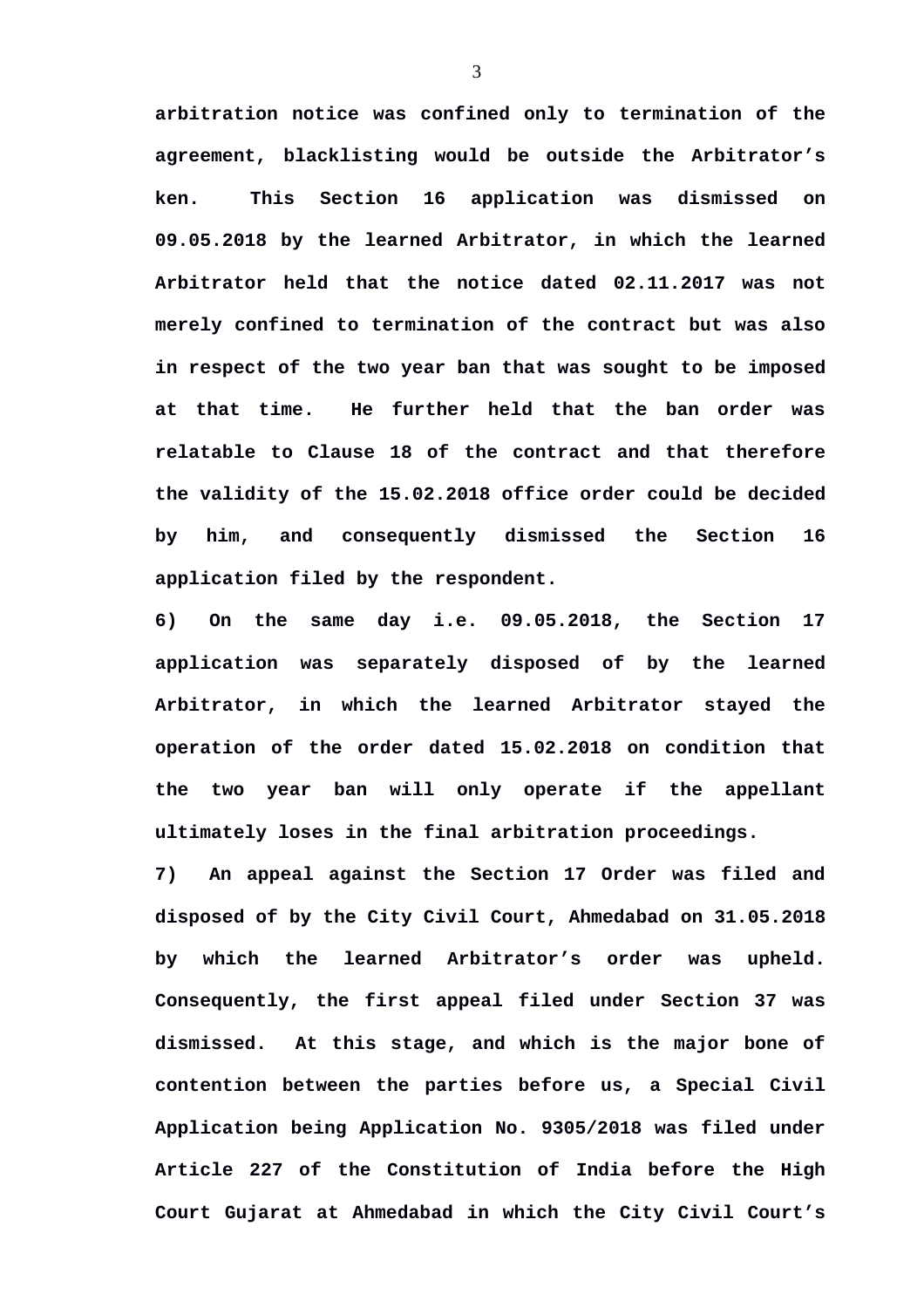**order was challenged. By the impugned judgment dated 25.07.2018, the High Court of Gujarat referred to a preliminary contention raised on behalf of the petitioner that the petition filed under Article 227 should be dismissed at the threshold as it did not raise any jurisdictional issue. The High Court, without answering this question, then went on to state that the ban order had, in fact, been passed under a General Contract Manual and not under Clause 18 of the Agreement as a result of which serious disputes arose as to the jurisdiction of the Arbitrator to deal with the same. It was also held on a reading of the notice for arbitration that the notice did not raise the issue of the ban for two years and was confined only to illegal termination. The High Court finally held that no stay could possibly have been granted under Section 17 of the ban order as an injunction cannot be granted in cases where the party can be compensated later in damages. This being the case, the Writ Petition was allowed and the Ahmedabad City Civil Court's order was set aside.**

**8) Mr. Mukul Rohatgi, learned senior counsel appearing for the appellant has argued that the High Court referred to the preliminary objection before it but did not answer the same. He took us painstakingly through the Act, in particular, to the provisions of Sections 5 and 37 and argued that given the non-obstante clause contained in Section 5 together with the constricted right of first appeal under Section 37, and the denial of the right of second appeal, that a second bite**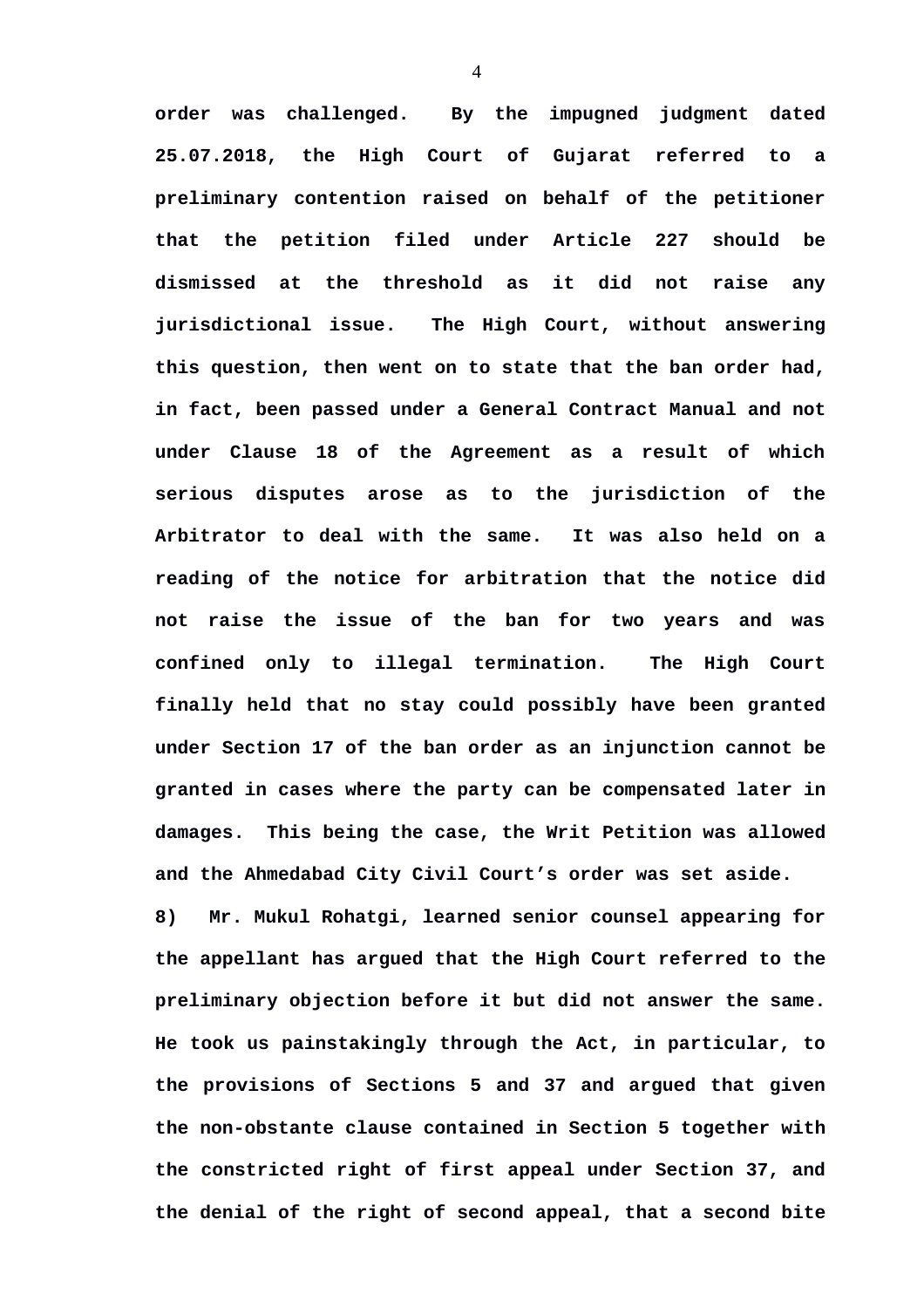**at the cherry would not be permissible under any circumstances, and that despite the fact that Section 5 of the Act could not possibly interdict a constitutional provision, namely, Article 227, yet the statutory scheme ought to be taken into account in order to deny relief in almost every case. For this purpose, he relied upon this Court's judgment in** *SBP & Co***. vs.** *Patel Engineering Ltd. & Another***, (2005) 8 SCC 618. He also relied upon** *Fuerst Day Lawson Limited* **vs.** *Jindal Exports Limited***, (2011) 8 SCC 333 for the proposition that the Act is a self-contained Code as a result of which not only would second appeals be interdicted expressly under Section 37(2) of the Act but appeals filed under the Letters Patent would also be so interdicted. He was at pains to point out that even under Section 115 C.P.C. as amended, a revision would lie only in cases where no appeal lies, and under the proviso inserted with effect from 2002, no revision petition would be maintainable against interlocutory orders. He then took us through the impugned judgment, and stated that the observations made on merits were themselves erroneous and that "serious disputes as to jurisdiction" would not amount to lack of jurisdiction. He also stated that, at best, there can be stated to be a mere error of law, which could not, in any case, be interfered with under Article 227 of the Constitution of India.**

**9) Mr. K.M. Nataraj, learned Additional Solicitor General appearing on behalf of the respondent, took us through the**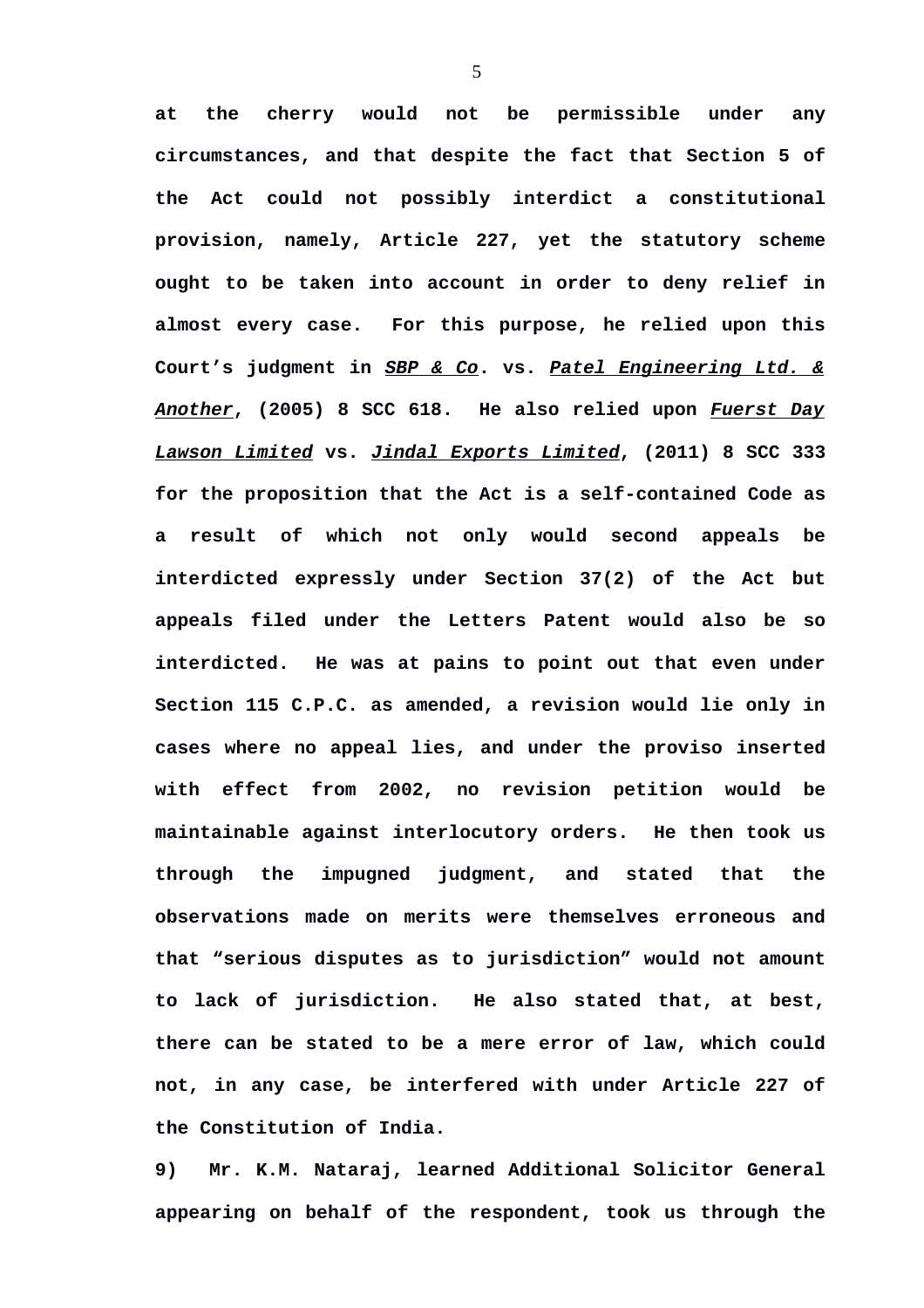**facts and was at pains to point out that under the relevant clause of the contract, which is Clause 27.1, the notice invoking the arbitration must specify all points of dispute with the details of the amount claimed at the time of invocation of arbitration and not thereafter. He stressed the fact that even a cursory reading of the notice dated 02.11.2017 would show that it was confined to illegal termination and did not raise any plea as to the ban that was imposed for two years. He further went on to distinguish the** *SBP & Co. (supra)* **stating that it only applied at a stage where an order of the Arbitral Tribunal was sought to be interfered with directly under Article 226/227, in which context the seven-Judge bench made its observations. The present is a case where the Tribunal's orders had travelled to the first appellate court, which appeal was then dismissed, as a result of which the first appellate court's order came directly under the supervisory jurisdiction of the High Court under Article 227. He then referred to** *Punjab Agro Industries Corporation Limited* **vs.** *Kewal Singh Dhillon***, (2008) 10 SCC 128 which is a judgment which distinguished** *SBP & Co. (supra)* **in a case in which an article 227 petition was held to be maintainable against an order rejecting a Section 11 application for appointment of an Arbitrator. He then referred to several judgments stating that the power under Article 227, though to be sparingly exercised, can certainly be exercised in cases of patent lack of jurisdiction, and that the present case is**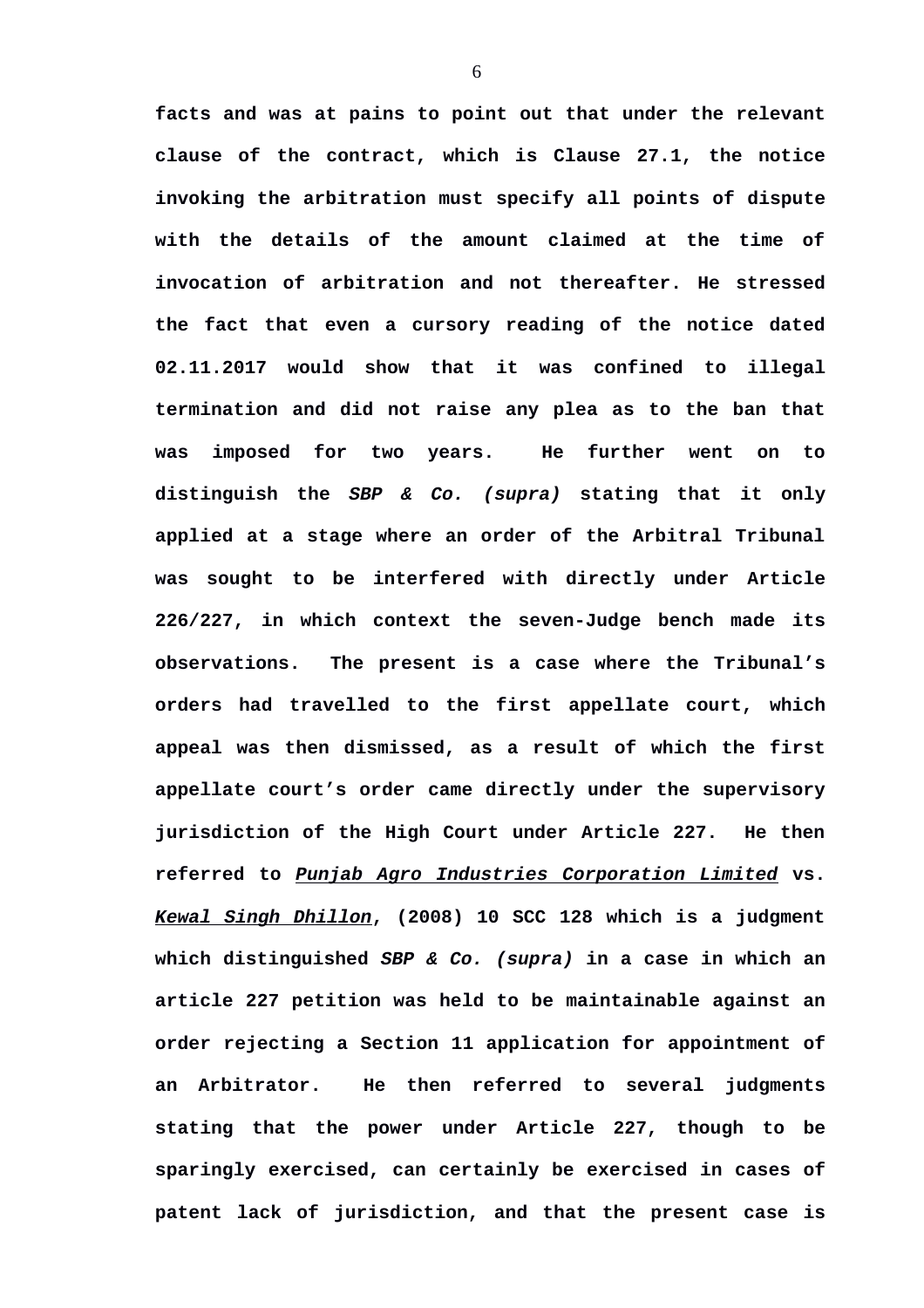**one such. He then defended the judgment under appeal stating that the judgment under appeal correctly held that in the circumstances of the present case no stay order could possibly have been granted by the Arbitrator under Section 17 on the basis of fundamental principles contained in the Specific Relief Act, in that damages could always be granted, and that therefore, the injunction granted in the facts of the present case should have been denied.**

**10) Having heard learned counsel for both parties, it is first necessary to set out certain provisions of the Arbitration & Conciliation Act, 1996.** 

**Section 5 states:-**

**"5. Extent of judicial intervention.- Notwithstanding anything contained in any other law for the time being in force, in matters governed by this Part, no judicial authority shall intervene except where so provided in this Part."**

**Section 37 which is also material states as follows:-**

**"37. Appealable orders.- (1) An appeal shall lie from the following orders (and from no others) to the Court authorized by law to hear appeals from original decrees of the Court passing the order, namely:- (a) refusing to refer the parties to arbitration under section 8; (b) granting or refusing to grant any measure under section 9; (c) setting aside or refusing to set aside an arbitral award under section 34. (2) An appeal shall also lie to a Court from an**

**order granting of the arbitral tribunal.- (a) accepting the plea referred in sub-section (2) or sub-section (3) of section 16; or (b) granting or refusing to grant an interim measure under section 17.**

**(3) No second appeal shall lie from an order**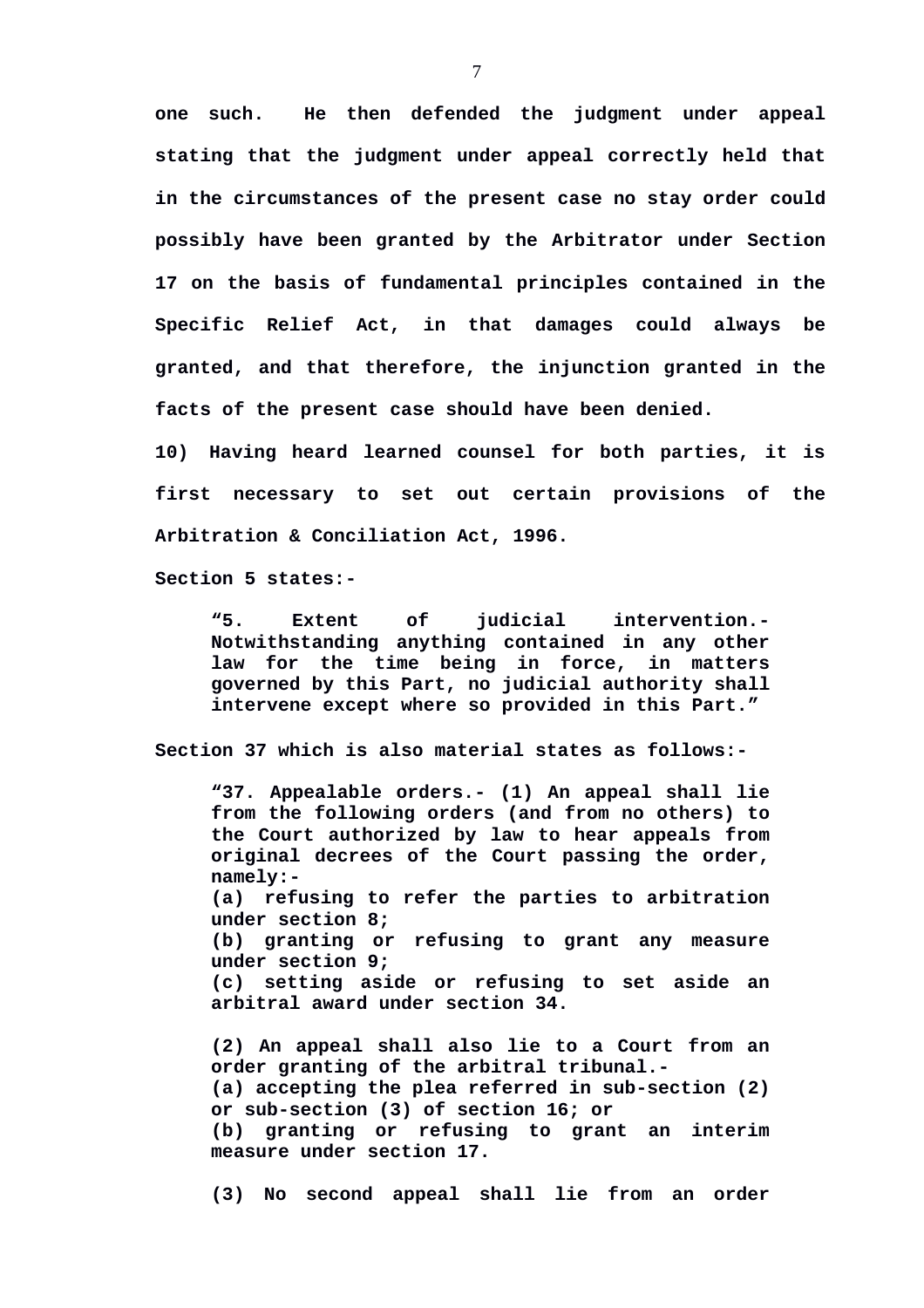**passed in appeal under this section, but nothing in this section shall affect or take away any right to appeal to the Supreme Court."**

**What is also important to note is that under Section 29A of the Act which was inserted by the Amendment Act, 2016 a time limit was made within which arbitral awards must be made, namely, 12 months from the date the arbitral tribunal enters upon the reference. Also, it is important to note that even so far as Section 34 applications are concerned, Section 34(6) added by the same amendment states that these applications are to be disposed of expeditiously, and in any event, within a period of one year from the date on which the notice referred to in sub-section (5) is served upon the other parties.** 

**11) Given the aforesaid statutory provision and given the fact that the 1996 Act repealed three previous enactments in order that there be speedy disposal of all matters covered by it, it is clear that the statutory policy of the Act is that not only are time limits set down for disposal of the arbitral proceedings themselves but time limits have also been set down for Section 34 references to be decided. Equally, in** *Union of India* **vs.** *M/s Varindera Const. Ltd.,* **dated 17.09.2018, disposing of SLP (C) No. 23155/2013***,* **this Court has imposed the self-same limitation on first appeals under Section 37 so that there be a timely resolution of all matters which are covered by arbitration awards.**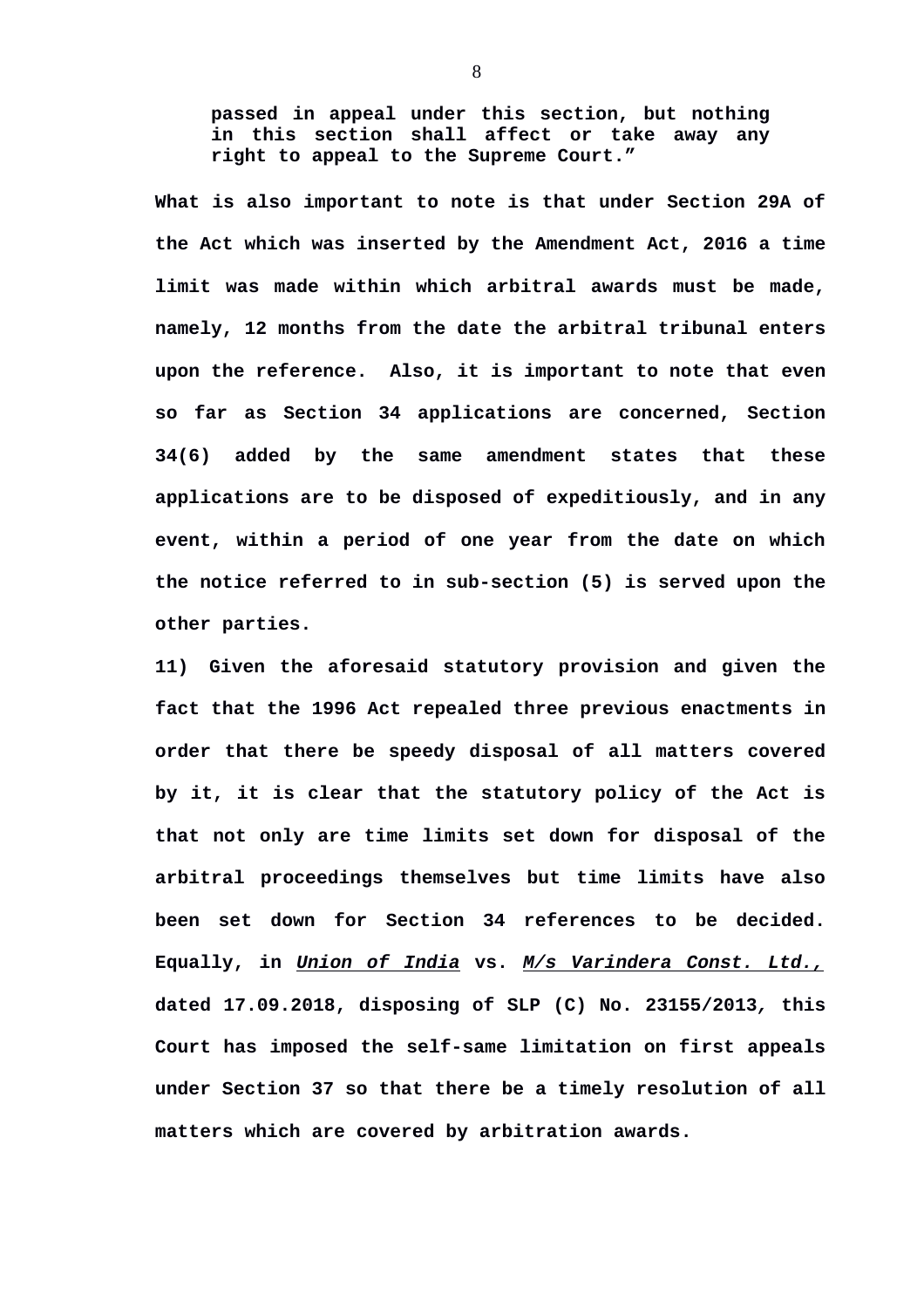**12) Most significant of all is the non-obstante clause contained in Section 5 which states that notwithstanding anything contained in any other law, in matters that arise under Part I of the Arbitration Act, no judicial authority shall intervene except where so provided in this Part. Section 37 grants a constricted right of first appeal against certain judgments and orders and no others. Further, the statutory mandate also provides for one bite at the cherry, and interdicts a second appeal being filed (See Section 37(2) of the Act)**

**13) This being the case, there is no doubt whatsoever that if petitions were to be filed under Articles 226/227 of the Constitution against orders passed in appeals under Section 37, the entire arbitral process would be derailed and would not come to fruition for many years. At the same time, we cannot forget that Article 227 is a constitutional provision which remains untouched by the non-obstante clause of Section 5 of the Act. In these circumstances, what is important to note is that though petitions can be filed under Article 227 against judgments allowing or dismissing first appeals under Section 37 of the Act, yet the High Court would be extremely circumspect in interfering with the same, taking into account the statutory policy as adumbrated by us herein above so that interference is restricted to orders that are passed which are patently lacking in inherent jurisdiction.**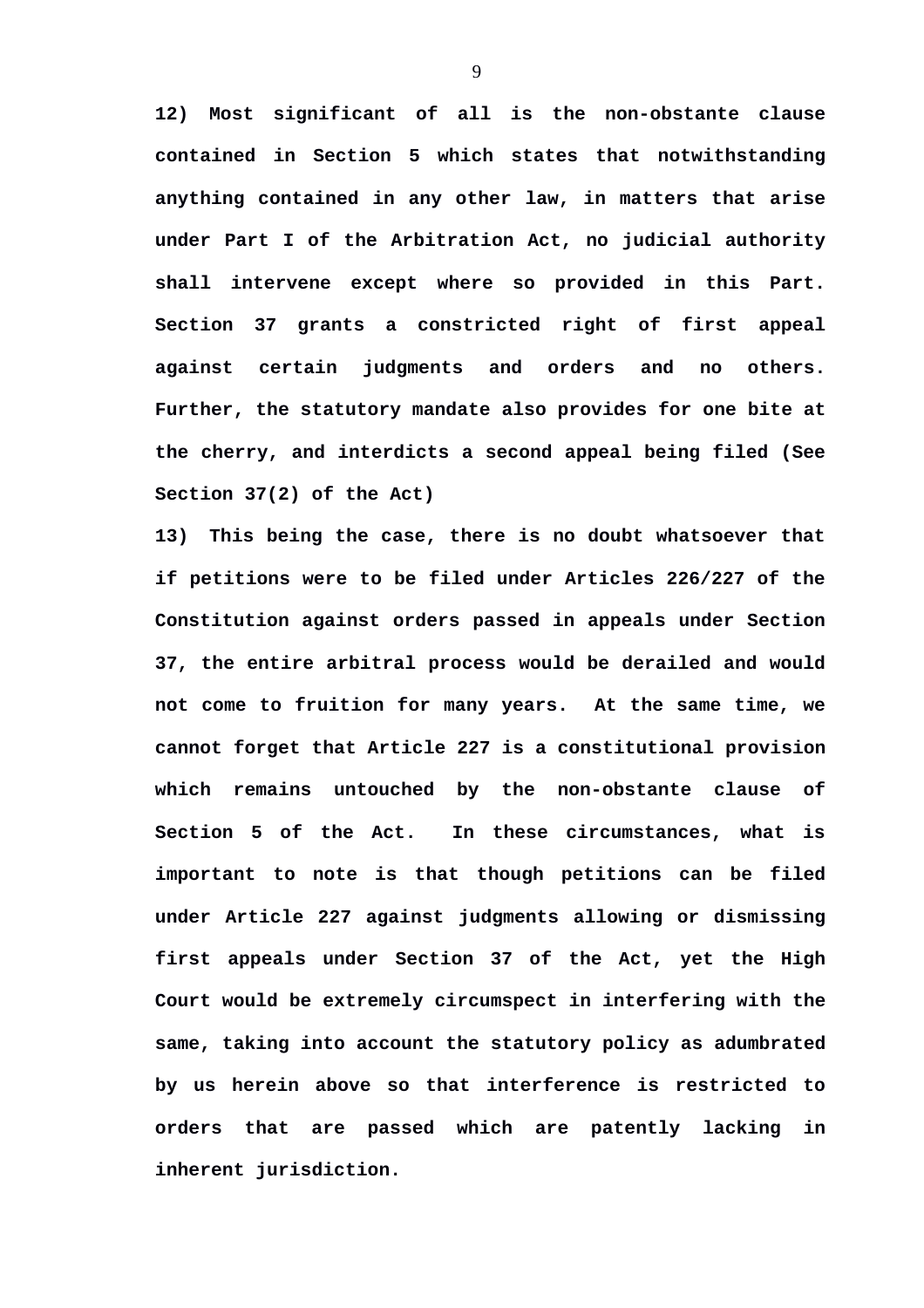**14) In** *Nivedita Sharma* **vs.** *Cellular Operators Association of India and Others***, (2011) 14 SCC 337, this Court referred to several judgments and held:**

> **"11. We have considered the respective arguments/submissions. There cannot be any dispute that the power of the High Courts to issue directions, orders or writs including writs in the nature of habeas corpus, certiorari, mandamus, quo warranto and prohibition under Article 226 of the Constitution is a basic feature of the Constitution and cannot be curtailed by parliamentary legislation -** *L. Chandra Kumar v. Union of India* **(1997) 3 SCC 261. However, it is one thing to say that in exercise of the power vested in it under Article 226 of the Constitution, the High Court can entertain a writ petition against any order passed by or action taken by the State and/or its agency/instrumentality or any public authority or order passed by a quasi-judicial body/authority, and it is an altogether different thing to say that each and every petition filed under Article 226 of the Constitution must be entertained by the High Court as a matter of course ignoring the fact that the aggrieved person has an effective alternative remedy. Rather, it is settled law that when a statutory forum is created by law for redressal of grievances, a writ petition should not be entertained ignoring the statutory dispensation.**

> **12. In** *Thansingh Nathmal v. Superintendent of Taxes* **AIR 1964 SC 1419, this Court adverted to the rule of self-imposed restraint that the writ petition will not be entertained if an effective remedy is available to the aggrieved person and observed:**

> **"7… The High Court does not therefore act as a court of appeal against the decision of a court or tribunal, to correct errors of fact, and does not by assuming jurisdiction under Article 226 trench upon an alternative remedy provided by statute for obtaining relief. Where it is open to the aggrieved petitioner to move another tribunal, or even itself in another jurisdiction for obtaining redress in the manner provided by a statute, the High Court normally will not permit by entertaining a**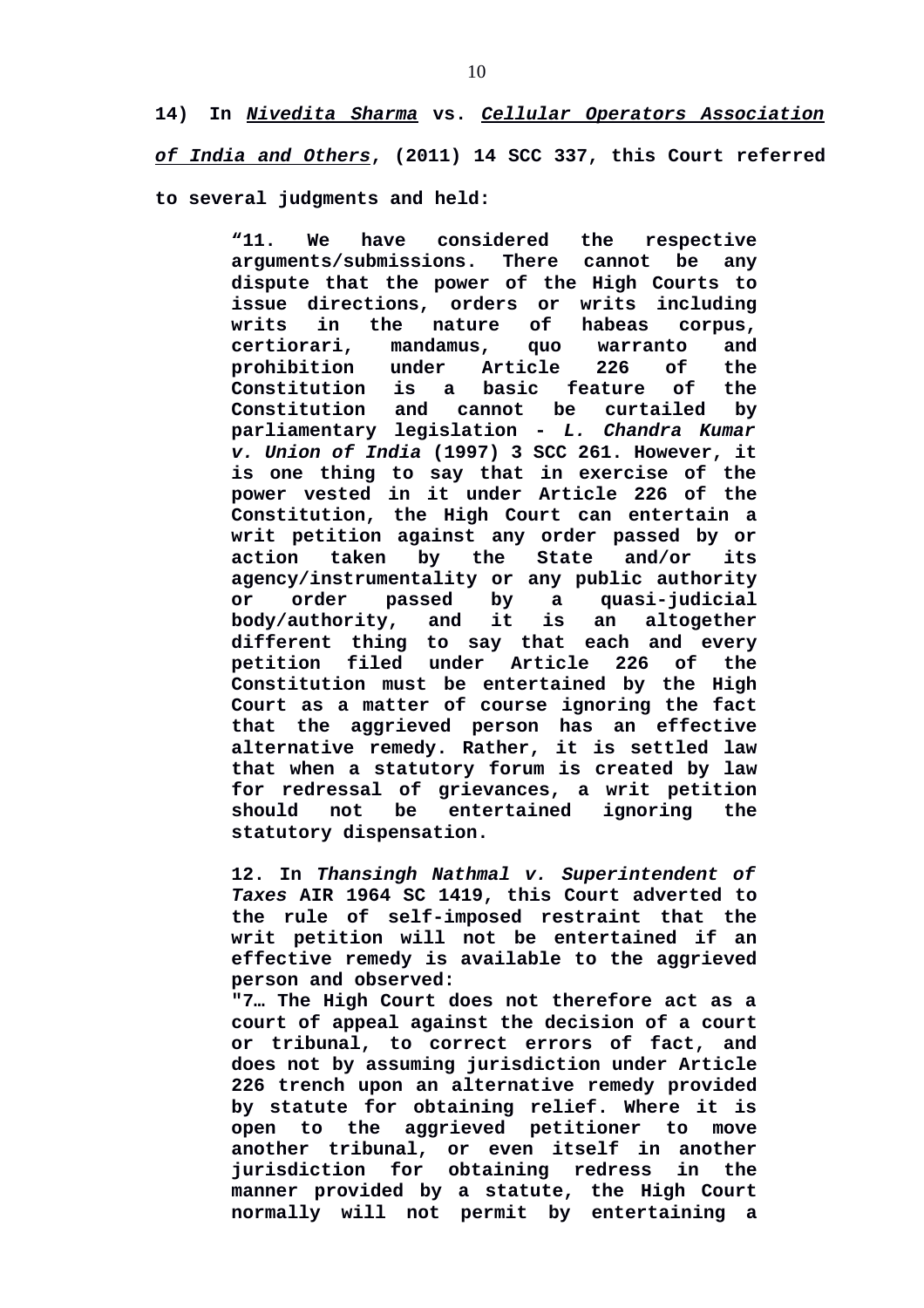**petition under Article 226 of the Constitution the machinery created under the statute to be bypassed, and will leave the party applying to it to seek resort to the machinery so set up."**

**13. In** *Titaghur Paper Mills Co. Ltd. v. State of Orissa* **(1983) 2 SCC 433, this court observed:**

**"11. It is now well recognised that where a right or liability is created by a statute which gives a special remedy for enforcing it, the remedy provided by that statute only must be availed of. This rule was stated with great clarity by Willes, J. in** *Wolverhampton New Waterworks Co. v. Hawkesford* **(1859) 6 CBNS 336 : 141 ER 486 in the following passage: '... '… There are three classes of cases in which a liability may be established founded upon a statute .... But there is a third class, viz., where a liability not existing at common law is created by a statute which at the same time gives a special and particular remedy for enforcing it. .... The remedy provided by the statute must be followed, and it is not competent to the party to pursue the course applicable to cases of the second class. The form given by the statute must be adopted and adhered to.'**

**The rule laid down in this passage was approved by the House of Lords in** *Neville v. London Express Newspapers Ltd.* **1919 AC 368 : (1918-19) 10 All ER Rep. 61 (HL) and has been reaffirmed by the Privy Council in** *Attorney General of Trinidad and Tobago v. Gordon Grant and Co. Ltd* **1935 AC 532 (PC) and** *Secy. of State v. Mask and Co.* **(1939-40) 67 IA 222 : AIR 1940 PC 105. It has also been held to be equally applicable to enforcement of rights, and has been followed by this Court throughout. The High Court was therefore justified in dismissing the writ petitions in limine."**

**14. In** *Mafatlal Industries Ltd. v. Union of India* **(1997) 5 SCC 536, B.P. Jeevan Reddy, J. (speaking for the majority of the larger Bench) observed:**

**"77. … So far as the jurisdiction of the High Court under Article 226 - or for that matter, the jurisdiction of this Court under Article 32 - is concerned, it is obvious that the provisions of the Act cannot bar and curtail these remedies. It is, however, equally obvious that while exercising the power under Article**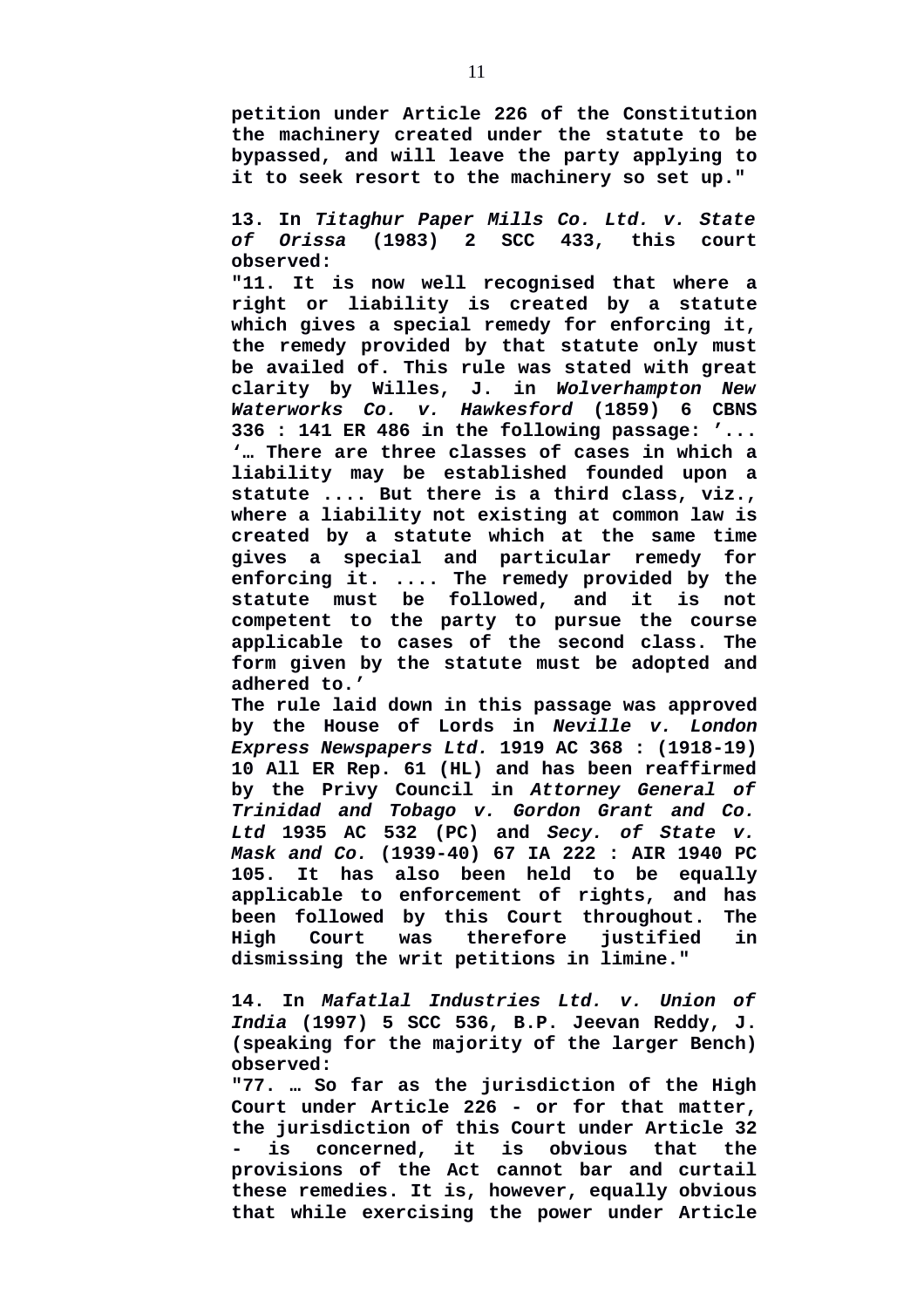**226/Article 32, the Court would certainly take note of the legislative intent manifested in the provisions of the Act and would exercise their jurisdiction consistent with the provisions of the enactment."**

**15. In the judgments relied upon by Shri Vaidyanathan, which, by and large, reiterate the proposition laid down in** *Baburam Prakash Chandra Maheshwari v. Antarim Zila Parishad* **AIR 1969 SC 556, it has been held that an alternative remedy is not a bar to the entertaining of writ petition filed for the enforcement of any of the fundamental rights or where there has been a violation of the principles of natural justice or where the order under challenge is wholly without jurisdiction or the vires of the statute is under challenge.**

**16. It can, thus, be said that this Court has recognised some exceptions to the rule of alternative remedy. However, the proposition laid down in** *Thansingh Nathmal v. Superintendent of Taxes* **(supra) and other similar judgments that the High Court will not entertain a petition under Article 226 of the Constitution if an effective alternative remedy is available to the aggrieved person or the statute under which the action complained of has been taken itself contains a mechanism for rederssal of grievance still holds the field."**

**In** *SBP & Co. (supra)***, this Court while considering interference with an order passed by an arbitral tribunal under Article 226/227 of the Constitution laid down as follows:-** 

**"45. It is seen that some High Courts have proceeded on the basis that any order passed by an arbitral tribunal during arbitration, would be capable of being challenged under Article 226 or 227 of the Constitution. We see no warrant for such an approach. Section 37 makes certain orders of the arbitral tribunal appealable. Under Section 34, the aggrieved party has an avenue for ventilating his grievances against the award including any in-between orders that might have**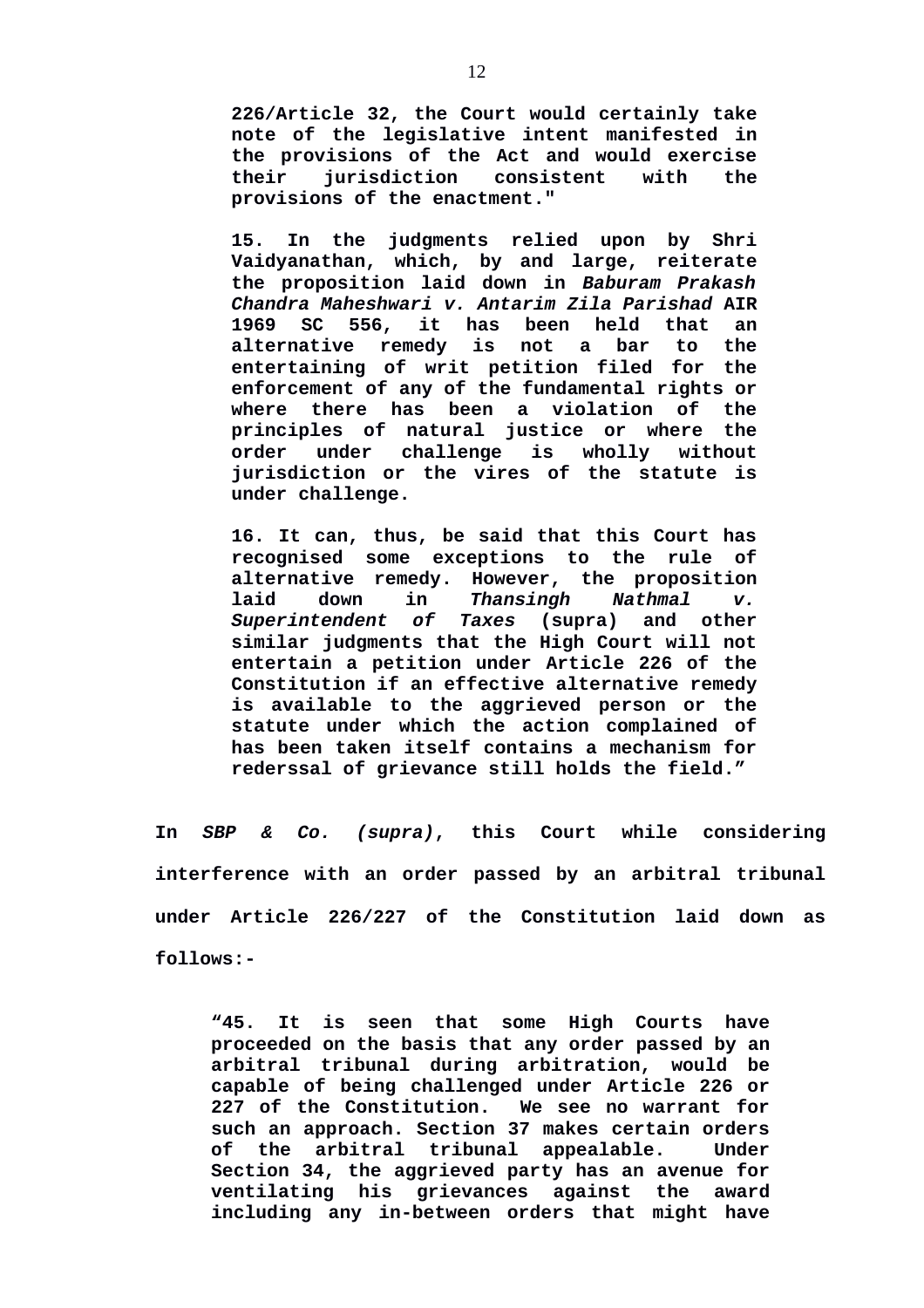**been passed by the arbitral tribunal acting under Section 16 of the Act. The party aggrieved by any order of the arbitral tribunal, unless has a right of appeal under Section 37 of the Act, has to wait until the award is passed by the Tribunal. This appears to be the scheme of the Act. The arbitral tribunal is, after all, a creature of a contract between the parties, the arbitration agreement, even though, if the occasion arises, the Chief Justice may constitute it based on the contract between the parties. But that would not alter the status of the arbitral tribunal. It will still be a forum chosen by the parties by agreement. We, therefore, disapprove of the stand adopted by some of the High Courts that any order passed by the arbitral tribunal is capable of being corrected by the High Court under Article 226 or 227 of the Constitution. Such an intervention by the High Courts is not permissible.** 

**46. The object of minimizing judicial intervention while the matter is in the process of being arbitrated upon, will certainly be defeated if the High Court could be approached under Article 227 or under Article 226 of the Constitution against every order made by the arbitral tribunal. Therefore, it is necessary to indicate that once the arbitration has commenced in the arbitral tribunal, parties have to wait until the award is pronounced unless, of course, a right of appeal is available to them under Section 37 of the Act even at an earlier stage."** 

**While the learned Additional Solicitor General is correct in stating that this statement of the law does not directly apply on the facts of the present case, yet it is important to notice that the seven-Judge Bench has referred to the object of the Act being that of minimizing judicial intervention and that this important object should always be kept in the forefront when a 227 petition is being disposed of against proceedings that are decided under the Act.**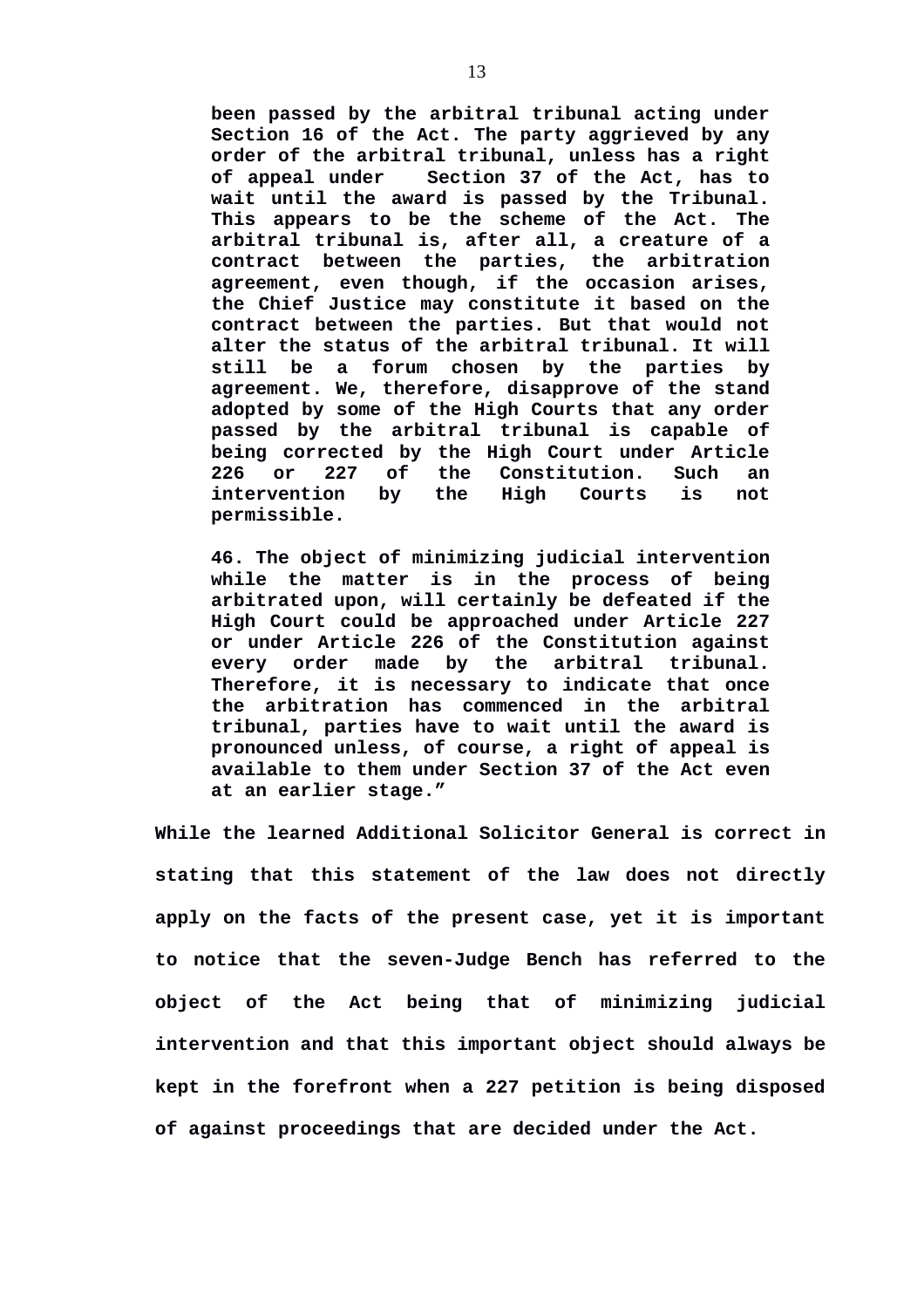**15) It is true that in** *Punjab Agro Industries Corporation Limited (supra)***, this Court distinguished** *SBP & Co. (supra)* **stating that it will not apply to a case of a nonappointment of an Arbitrator. This Court held:**

**"9. We have already noticed that though the order under Section 11(4) is a judicial order, having regard to Section 11(7) relating to finality of such orders and the absence of any provision for appeal, the order of the Civil Judge was open to challenge in a writ petition under Article 227 of the Constitution. The decision in SBP & Co. does not bar such a writ petition. The observations of this Court in SBP & Co. that against an order under Section 11 of the Act, only an appeal under Article 136 of the Constitution would lie, is with reference to the orders made by the Chief Justice of a High Court or by the designate Judge of that High Court. The said observations do not apply to a subordinate court functioning as designate of the Chief Justice."** 

**What is important to note is that the observations of this Court in this judgment were for the reason that no provision for appeal had been given by statute against the orders passed under Section 11, which is why the High Court's supervisory jurisdiction should first be invoked before coming to this Court under Article 136. Given the facts of the present case, this case is equally distinguishable for the reason that in this case the 227 jurisdiction has been exercised by the High Court only after a first appeal was dismissed under Section 37 of the Act.**

**16) One other feature of this case is of some importance. As stated herein above, on 09.05.2018, a Section 16 application had been dismissed by the learned Arbitrator in which substantially the same contention which found favour**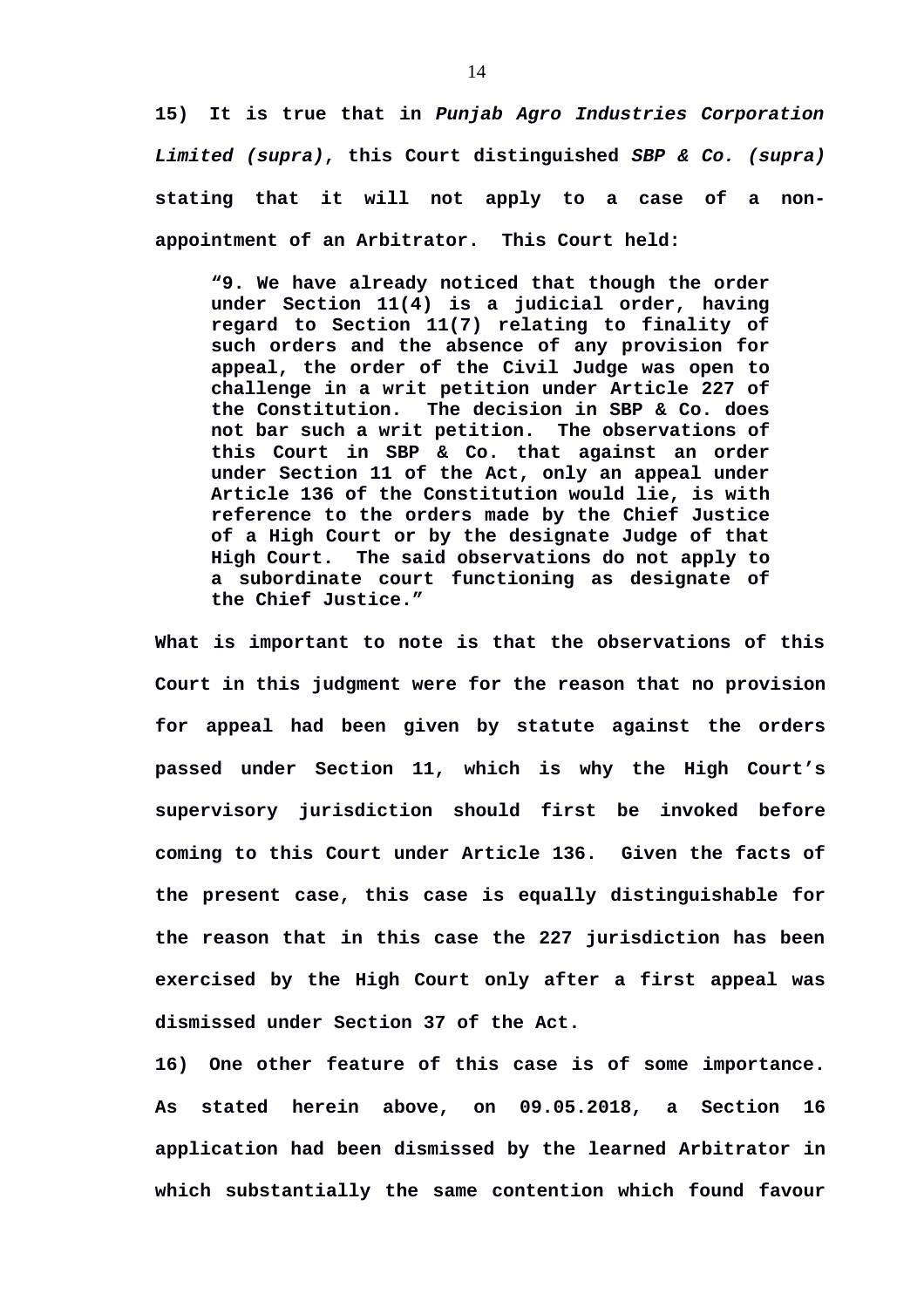**with the High Court was taken up. The drill of Section 16 of the Act is that where a Section 16 application is dismissed, no appeal is provided and the challenge to the Section 16 application being dismissed must await the passing of a final award at which stage it may be raised under Section 34. What the High Court has done in the present case is to invert this statutory scheme by going into exactly the same matter as was gone into by the arbitrator in the Section 16 application, and then decided that the two year ban was no part of the notice for arbitration issued on 02.11.2017, a finding which is directly contrary to the finding of the learned Arbitrator dismissing the Section 16 application. For this reason alone, the judgment under appeal needs to be set aside. Even otherwise, as has been correctly pointed out by Mr. Rohatgi, the judgment under appeal goes into the merits of the case and states that the action of putting the Contractor and his Directors "on holiday" is not a consequence of the termination of the agreement. This is wholly incorrect as it is only because of the termination that the show cause notice dated 18.10.2017 proposing to impose a two year ban was sent. Even otherwise, entering into the general thicket of disputes between the parties does not behove a court exercising jurisdiction under Article 227, where only jurisdictional errors can be corrected. Therefore to state that the ban order was passed under a General Contract Manual and not Clause 18 of the**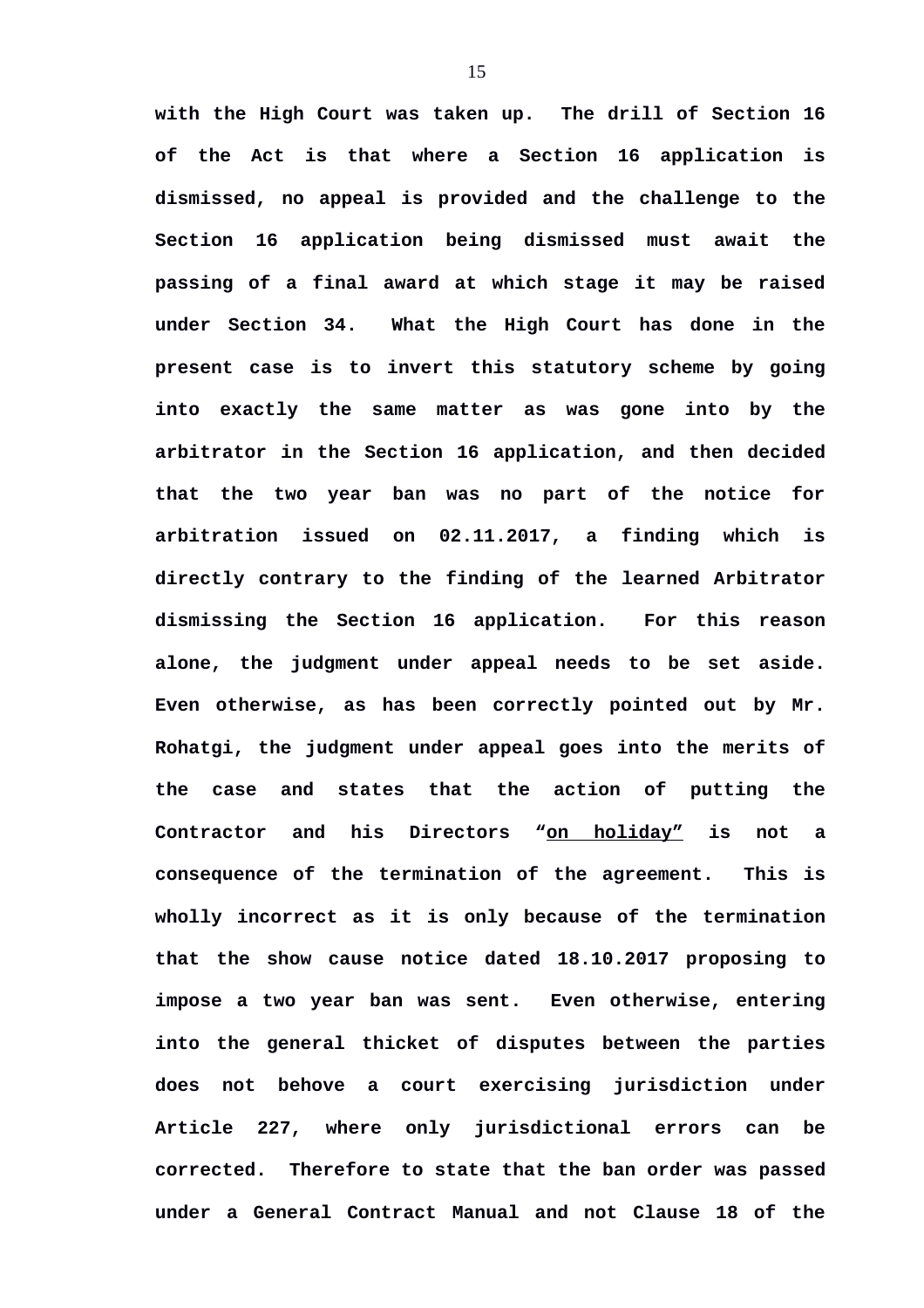**Agreement, besides being incorrect, would also be incorrect for the reason that the General Contract Manual does not mean that such order was issued as an administrative order invoking the executive power, but was only as an order which emanated from the contract itself. Further to state that "serious disputes" as to jurisdiction seem to have cropped up is not the same thing as saying that the Arbitral Tribunal lacked inherent jurisdiction in going into and deciding the Section 17 application. In point of fact, the Arbitral Tribunal was well within its jurisdiction in referring to the contract and the ban order and then applying the law and finally issuing the stay order. Even if it be accepted that the principle laid down by Section 41(e) of the Specific Relief Act was infracted, in that damages could have been granted, as a result of which an injunction ought not to have been issued, is a mere error of law and not an error of jurisdiction, much less an error of inherent jurisdiction going to the root of the matter. Therefore, even otherwise, the High Court judgment cannot be sustained and is set aside.**

**17) We reiterate that the policy of the Act is speedy disposal of arbitration cases. The Arbitration Act is a special act and a self contained code dealing with arbitration. This Court in** *Fuerst Day Lawson Limited (supra),* **has specifically held as follows:**

**"89. It is, thus, to be seen that Arbitration Act, 1940, from its inception and right through to 2004 (in P.S. Sathappan v. Andha Bank Ltd., (2004)**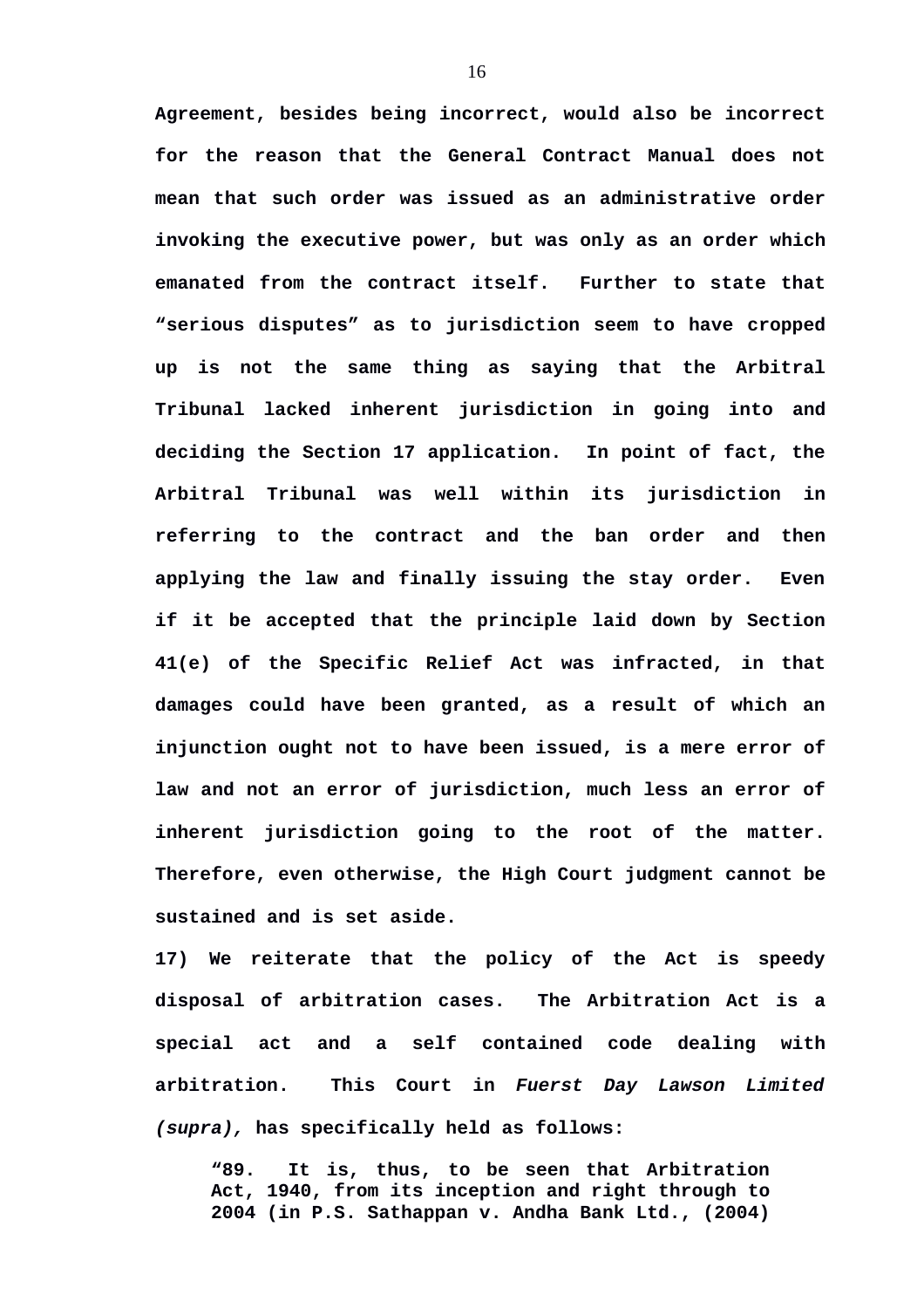**11 SCC 672 was held to be a self-contained code. Now, if the Arbitration Act, 1940 was held to be a self-contained code, on matters pertaining to arbitration, the Arbitration and Conciliation Act, 1996, which consolidates, amends and designs the law relating to arbitration to bring it, as much as possible, in harmony with the UNCITRAL Model must be held only to be more so. Once it is held that the Arbitration Act is a self-contained code and exhaustive, then it must also be held, using the lulcid expression of Tulzapurkar,J., that it carries with it "a negative import that only 'such acts as are mentioned in the Act are permissible to be done and acts or things not mentioned therein are not permissible to be done". In other words, a letters patent appeal would be excluded by the application of one of the general principles that where the special Act sets out a self-contained code the applicability of the general law procedure would be impliedly excluded."** 

**What becomes clear is that had the High Court itself disposed of the first appeal in the present case, no article 227 petition could possibly lie - all that could perhaps have been done was to file an LPA before a Division Bench of the same High Court. This, as we have seen, has specifically been interdicted by** *Fuerst Day Lawson Limited (supra).* **Merely because, on the facts of this case, the first appeal was disposed of by a court subordinate to the High Court, an article 227 petition ought not to have been entertained.** 

**18) Mr. Rohatgi is also correct in pointing out that the legislative policy** *qua* **the general revisional jurisdiction that is contained by the amendments made to Section 115 C.P.C. should also be kept in mind when High Courts dispose of petitions filed under under article 227. The legislative**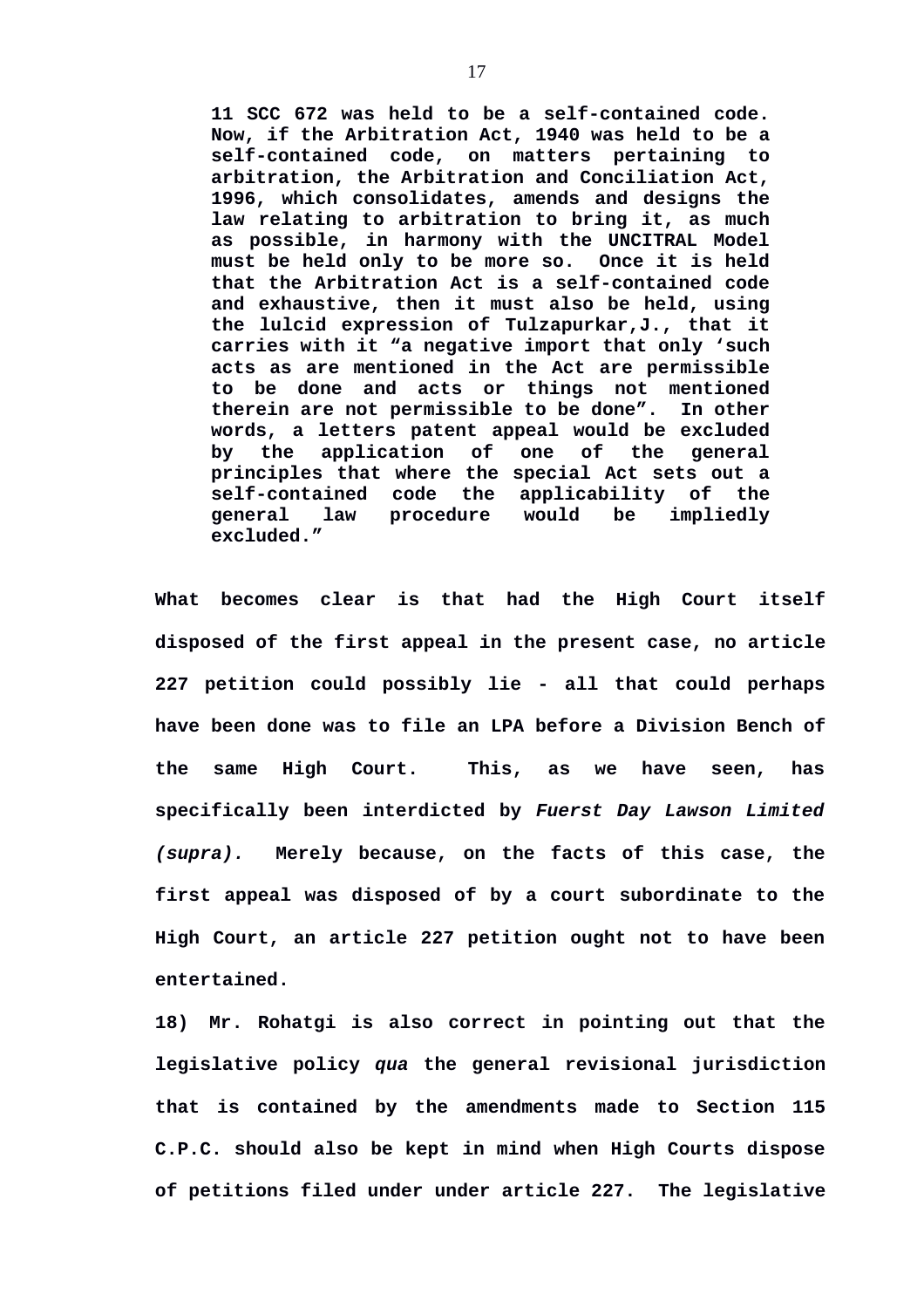**policy is that no revision lies if an alternative remedy of appeal is available. Further, even when a revision does lie, it lies only against a final disposal of the entire matter and not against interlocutory orders. These amendments were considered in** *Tek Singh* **vs.** *Shashi Verma and Another***, 2019 SCC OnLine SC 168 in which this Court adverted to these amendments and then stated:**

**7. A reading of this proviso will show that, after 1999, revision petitions filed under Section 115 CPC are not maintainable against interlocutory orders.** 

**8. Even otherwise, it is well settled that the revisional jurisdiction under Section 115 CPC is to be exercised to correct jurisdictional errors only. This is well settled. In D.L.F. Housing & Construction Company Private Ltd., New Delhi v. Sarup Singh and Others (1970) 2 SCR 368 this Court held:** 

**"The position thus seems to be firmly established that while exercising the jurisdiction under Section 115, it is not competent to the High Court to correct errors of fact however gross or even errors of law unless the said errors have relation to the jurisdiction of the Court to try the dispute itself. Clauses (a) and (b) of this section on their plain reading quite clearly do not cover the present case. It was not contended, as indeed it was not possible to contend, that the learned Additional District Judge had either exercised a jurisdiction not vested in him by law or had failed to exercise a jurisdiction so vested in him, in recording the order that the proceedings under reference be stayed till the decision of the appeal by the High Court in the proceedings for specific performance of the agreement in question. Clause (c) also does not seem to apply to the case in hand. The words "illegally" and "with material irregularity" as used in this clause do not cover either errors of fact or of law; they do not refer to the decision arrived at but merely to the manner in which it is reached. The errors contemplated by this clause**